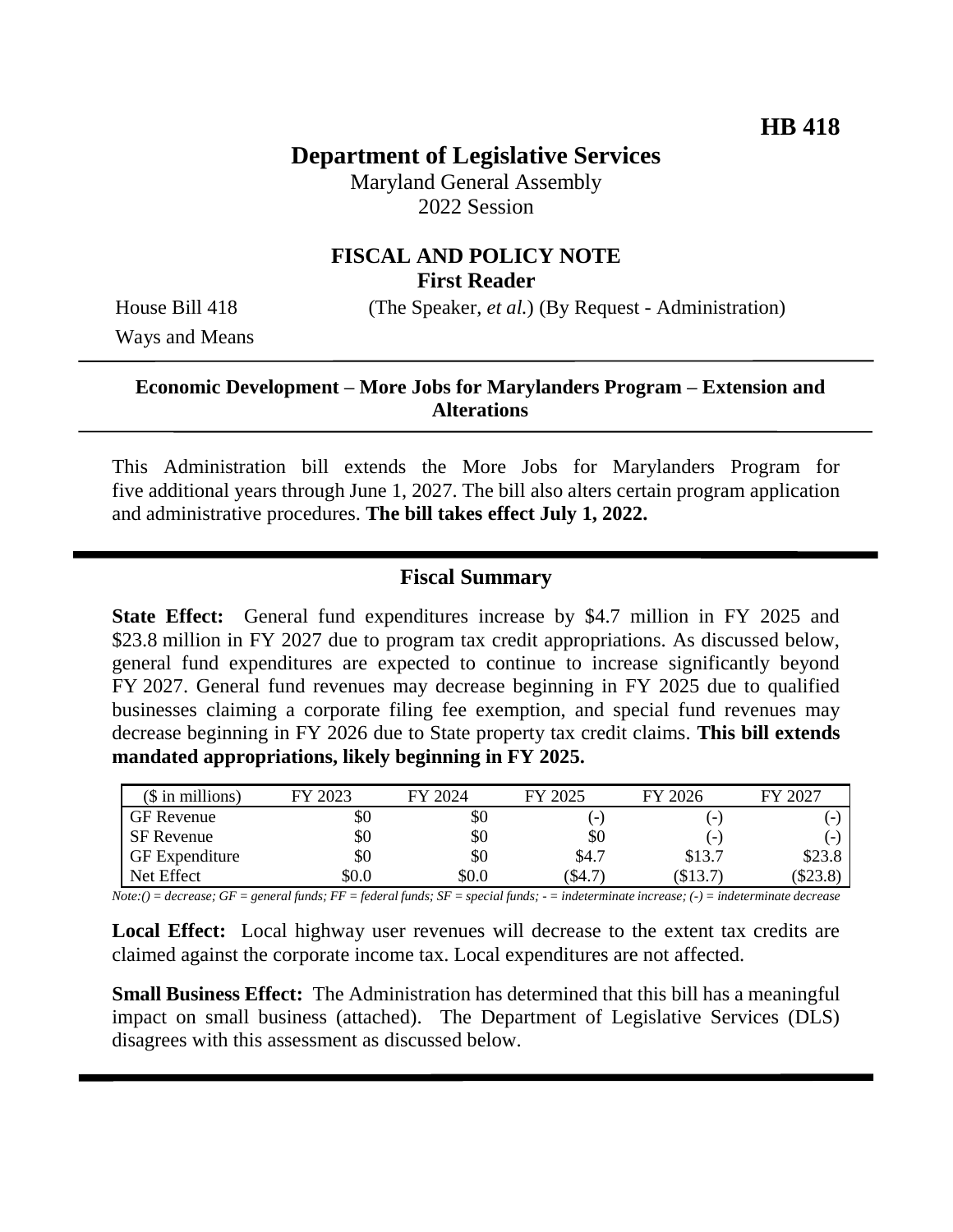# **Analysis**

**Bill Summary:** The More Jobs for Marylanders Program has a multi-step application process – before applying for tax credits a business must first submit a notice of intent to seek designation as an eligible project. Under current law, the Department of Commerce may certify that a project meets program requirements and, therefore, may be eligible for 10-year tax benefits, through June 1, 2022. The bill extends the program by 5 years so that Commerce can certify projects through June 1, 2027. In addition, the bill specifies that Commerce may not provide a business a certificate of eligibility after June 1, 2022, if the business submitted a notice of intent before this date.

Current law requires that the Comptroller's Office transfer from the More Jobs for Marylanders Tax Credit Reserve Fund to the general fund an amount equal to the initial tax credit certificate issued. The bill specifies that the amount transferred must instead equal the amount of the final tax credit certificate issued.

**Current Law:** Chapter 149 of 2017 established the More Jobs for Marylanders Program, which is administered by Commerce and provides State income tax, sales tax, property tax, and fee benefits to certain businesses that create and maintain a minimum number of qualified jobs.

Eligibility for specific benefits is determined by the type of business, its location, and whether or not it is a new business. Generally, a business must operate or conduct a trade or business that is primarily engaged in manufacturing, or else be located in a federal opportunity zone, and not be otherwise excluded by law. A business within a "Tier I Area" must create at least 5 qualified positions, and a business within a "Tier II Area" must create at least 10 qualified positions – additional requirements apply to both areas. Specific benefits are as follows:

- *Tier I New Manufacturing Business:* (1) a refundable State income tax credit equal to 5.75% of the wages paid to each qualified position; (2) a 100% credit against certain State property taxes; (3) a refund of certain sales and use taxes; and (4) a waiver of corporate filing fees.
- *Tier I or Tier II Existing Manufacturing Business:* A refundable State income tax credit equal to 5.75% of wages paid to each qualified position.
- *Tier I Opportunity Zone New Nonmanufacturing Business:* (1) A refundable State income tax credit equal to 5.75% of wages paid to each qualified position; (2) a credit against certain State property taxes that is equal to the lesser of 100% of the tax imposed or \$250 per qualified position; (3) a refund of certain sales and use taxes; and (4) a waiver of corporate filing fees.

HB 418/ Page 2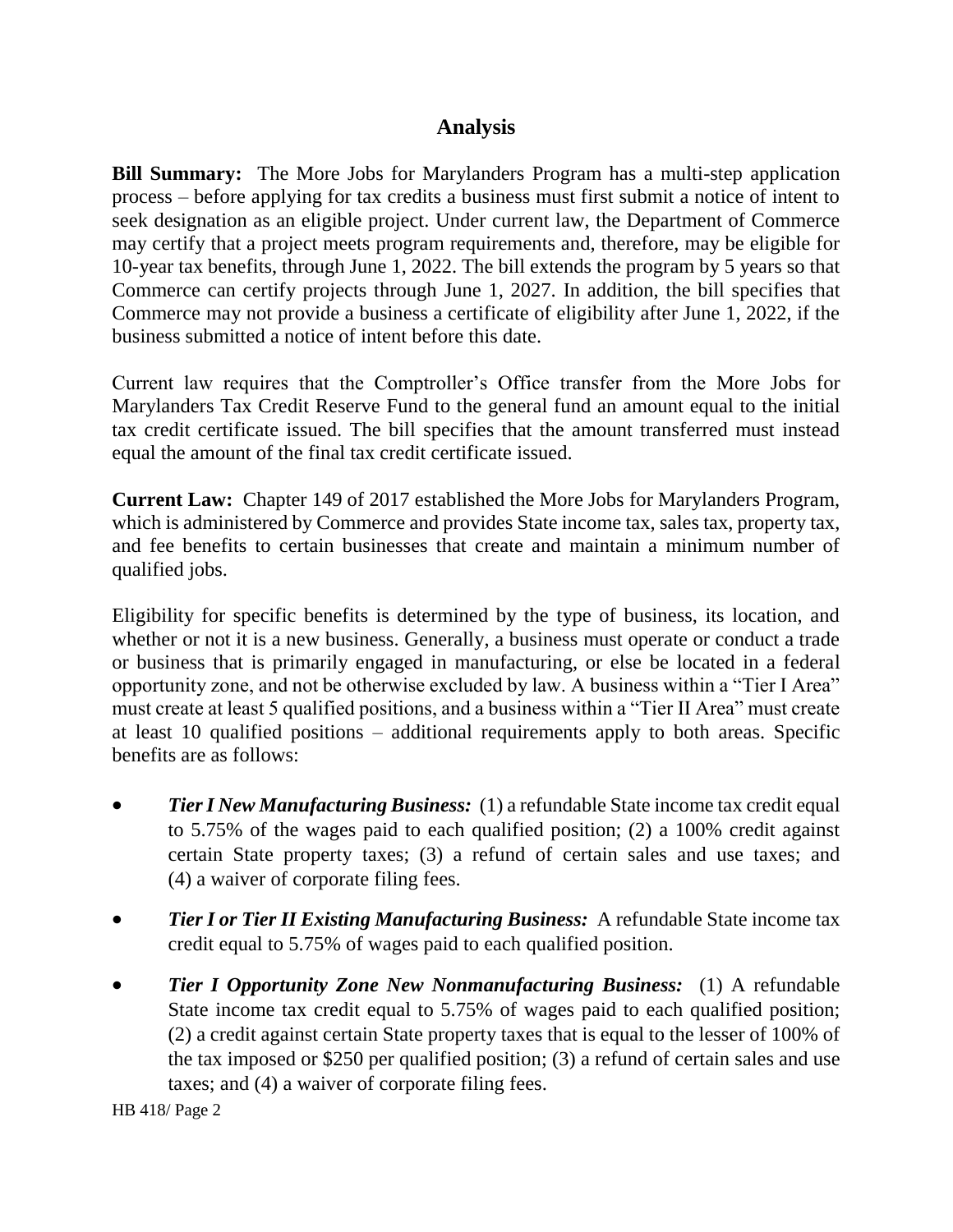*Tier I Opportunity Zone Existing Nonmanufacturing Business:* A refundable State income tax credit equal to 5.75% of wages paid to each qualified position.

Businesses excluded from program eligibility are (1) refiners; (2) those that provide adult entertainment; (3) those that engage in retail activities, except for grocery stores located in opportunity zones; and (4) those primarily engaged in the sale or distribution of alcoholic beverages.

Tier I Areas include Baltimore City and Allegany, Baltimore, Caroline, Cecil, Dorchester, Garrett, Kent, Prince George's, Somerset, Washington, Wicomico, and Worcester counties. Tier I Areas also include opportunity zones located in any Maryland county. Tier II Areas are any areas that are not Tier I Areas. Counties must meet specified income or unemployment criteria, or be designated by Commerce, to be considered a Tier I Area. Opportunity zones are census tracts designated by the State as part of a program established by the federal Tax Cuts and Jobs Act of 2017.

Chapter 149 established two reserve funds – the More Jobs for Marylanders Tax Credit Reserve Fund and the More Jobs for Marylanders Sales and Use Tax Refund Reserve Fund – to offset the cost of income tax credit and sales and use tax refunds under the program.

The total amount of initial income tax credit certificates issued by Commerce in each fiscal year generally cannot exceed \$9.0 million. The Governor must appropriate money to the More Jobs for Marylanders Tax Credit Reserve Fund each fiscal year. The Governor must include an amount that is necessary to maintain the current level of manufacturing activity in the State and attract new manufacturing activity to the State. Any amount of money in the fund that is not expended in the fiscal year remains in the fund and must be rolled over into the next fiscal year.

The total amount of sales and use tax refunds issued by Commerce in each fiscal year generally cannot exceed \$1.0 million. The Governor must also appropriate funds to the More Jobs for Marylanders Sales and Use Tax Refund Reserve Fund each fiscal year; however, the Governor is not required to appropriate a specific amount. Any amount of money in the fund that is not expended in the fiscal year is transferred to the More Jobs for Marylanders Tax Credit Reserve Fund.

### **Background:**

#### *Program Activity*

Commerce began accepting program applications in June 2017 and issued its first initial tax credit certificate in October 2018. Subsequently, the estimated "pipeline" of projects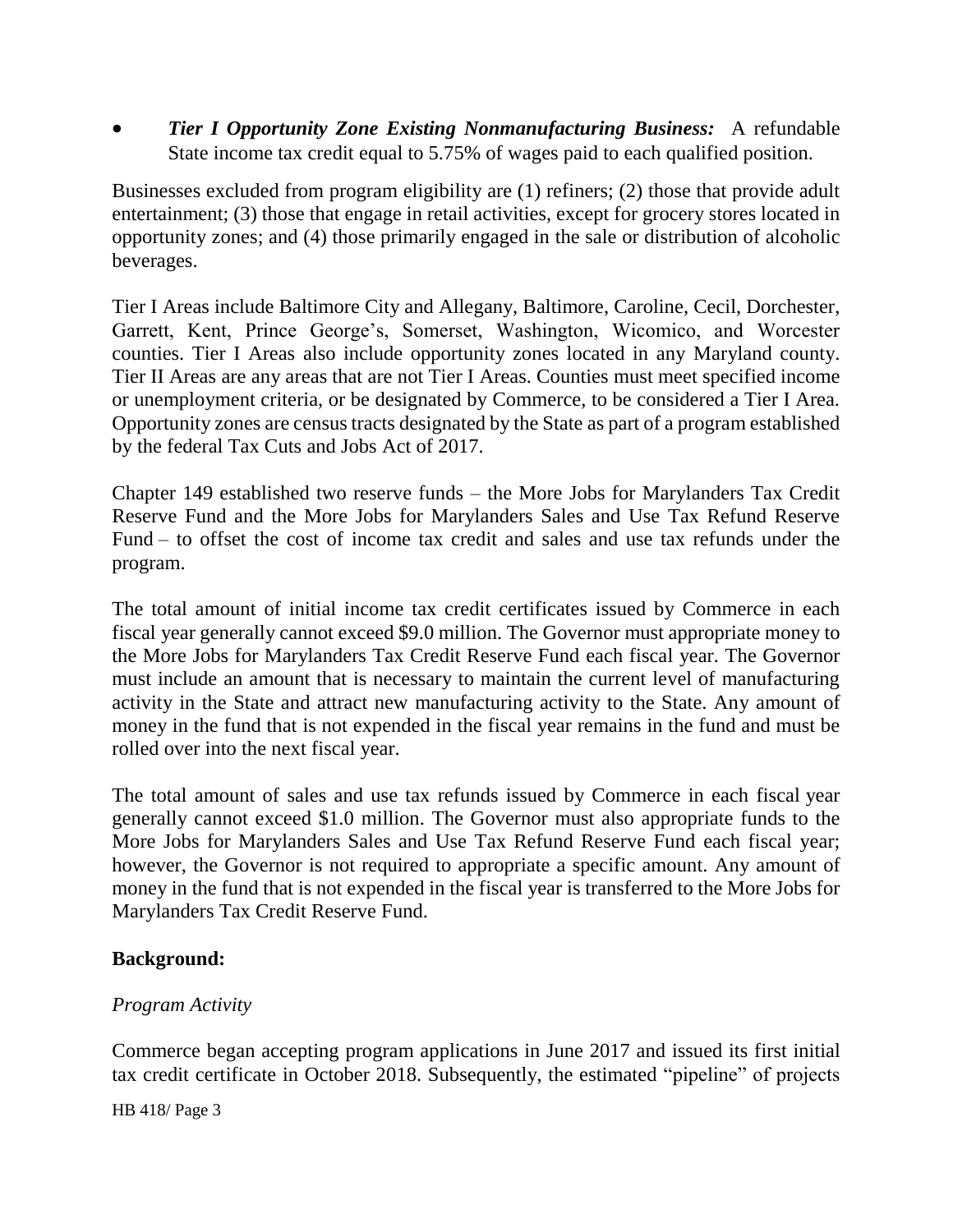that are in different phases of the application process has grown. Commerce submitted information on February 1, 2022, that stated the department has received 315 notices of intent to enroll in the program. Of this total, 35 businesses are enrolled in the program but have not yet applied for tax credits and 54 businesses have received final or initial tax credits. In addition, Commerce reports additional applications may be submitted by businesses that have expressed interest in the program and by others that the department has identified as potential participants.

Although most of the 54 businesses that have received an initial tax certificate estimate hiring fewer than 15 qualified jobs for the first participation year, 3 businesses are expected to hire over 100 qualified jobs. In the 2021 More Jobs for Marylanders Reserve Fund Report, Commerce estimates that on average a business will receive an income tax credit of \$5,003 per job. Given the projected growth in wages, DLS estimates the average credit per job will total \$60,000 over a 10-year period.

To date, the program has largely provided income tax benefits to established manufacturers without regard to the Tier I and Tier II designations. Projects located in Tier II counties have received over 80% of all year one final tax credits. Further, projects in Montgomery and Anne Arundel counties account for about two-thirds of credits. Most of the tax credits have been awarded to large, established corporations – three companies account for more than one-half of all year one final tax credits. Projects have typically expanded significantly in the second year of participation, with most projects more than doubling the amount of tax credits compared to year one.

Chapter 211 of 2019 expanded the program to qualified nonmanufacturing businesses located in federal opportunity zones. Commerce reports that at least 16 nonmanufacturing businesses have submitted a notice of intent, but as of December 2021, only 1 nonmanufacturing business has applied for a tax credit certificate.

Six new businesses in a Tier I Area have received an initial tax credit certificate. These new businesses are also eligible for a sales and use tax refund, State property tax credit, and filing fee exemption. DLS is not aware of any business claiming these benefits to date. The Governor's proposed fiscal 2023 budget does not contain any funding for the sales and use tax refund reserve fund. Commerce reports that several projects have expressed interest in utilizing the tax benefit.

The Governor's proposed fiscal 2023 budget includes \$30.0 million for the income tax reserve fund. The Governor's proposed budget also includes a \$7.5 million deficiency to cover tax credits that are not able to be funded from the balance available in the reserve fund. As shown in **Exhibit 1**, income tax credit appropriations are expected to increase to over \$60.0 million by fiscal 2026. These estimated appropriations reflect Commerce projections of tax credit activity through the current program termination and do not

HB 418/ Page 4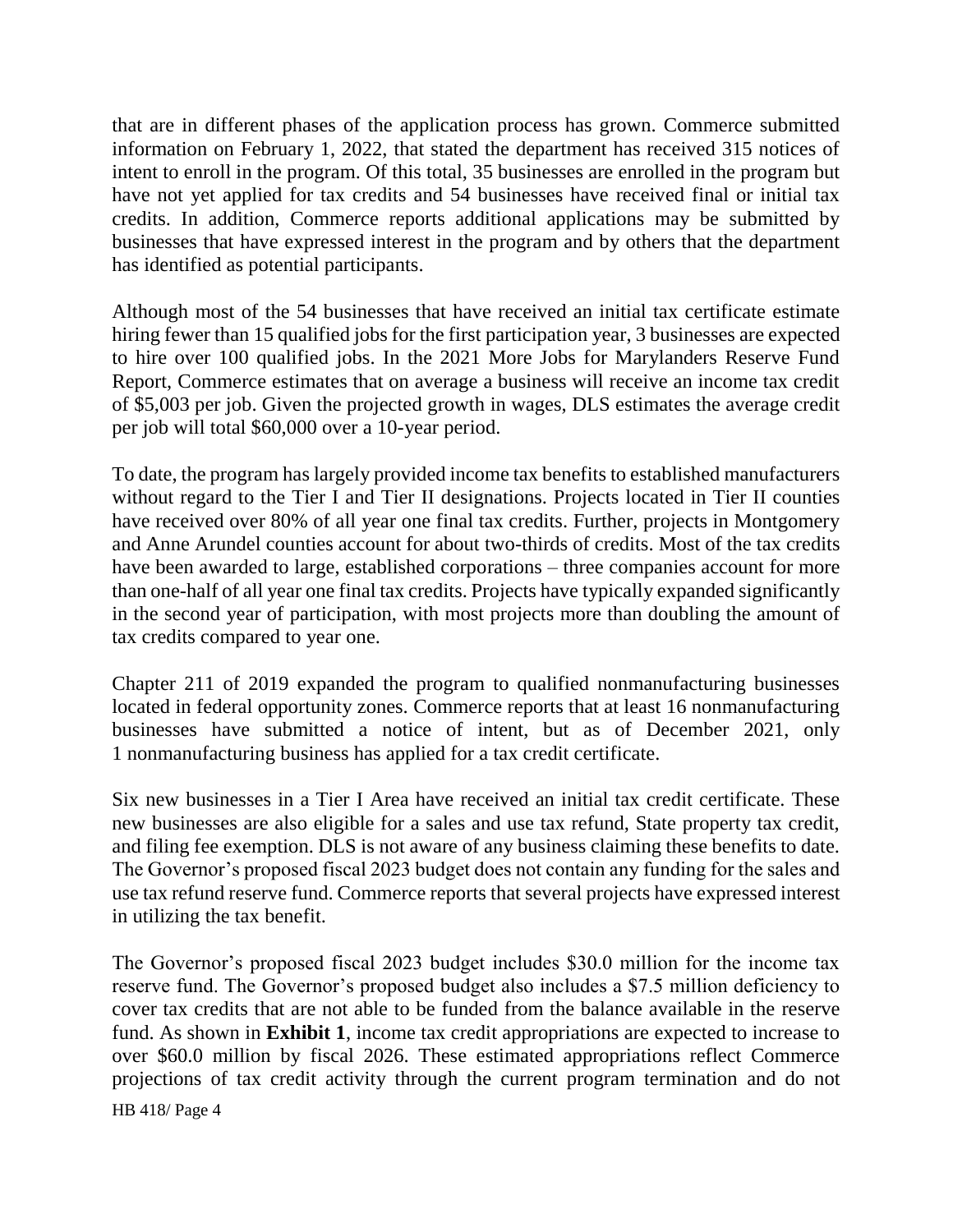

include funding that will be required beyond fiscal 2026 as companies continue to claim the 10-year tax credit.

Source: Department of Commerce; Department of Legislative Services

In addition, DLS estimates that the funding shown in Exhibit 1 for the current program is insufficient and will require an additional \$14.8 million in funds to meet projected demand. The estimates reflect significant uncertainty over the expected path of tax credit activity as Commerce projections have increased over time. The total amount of estimated funding required in fiscal 2022 through 2025 has increased by \$100 million compared to what was estimated in calendar 2020.

### *Department of Legislative Services Evaluation*

The Tax Expenditure Evaluation Act requires DLS to evaluate certain tax credits, exemptions, and preferences. In January 2021, DLS submitted a report on the More Jobs for Marylanders Program to the General Assembly. DLS identified several challenges and recommendations related to the program.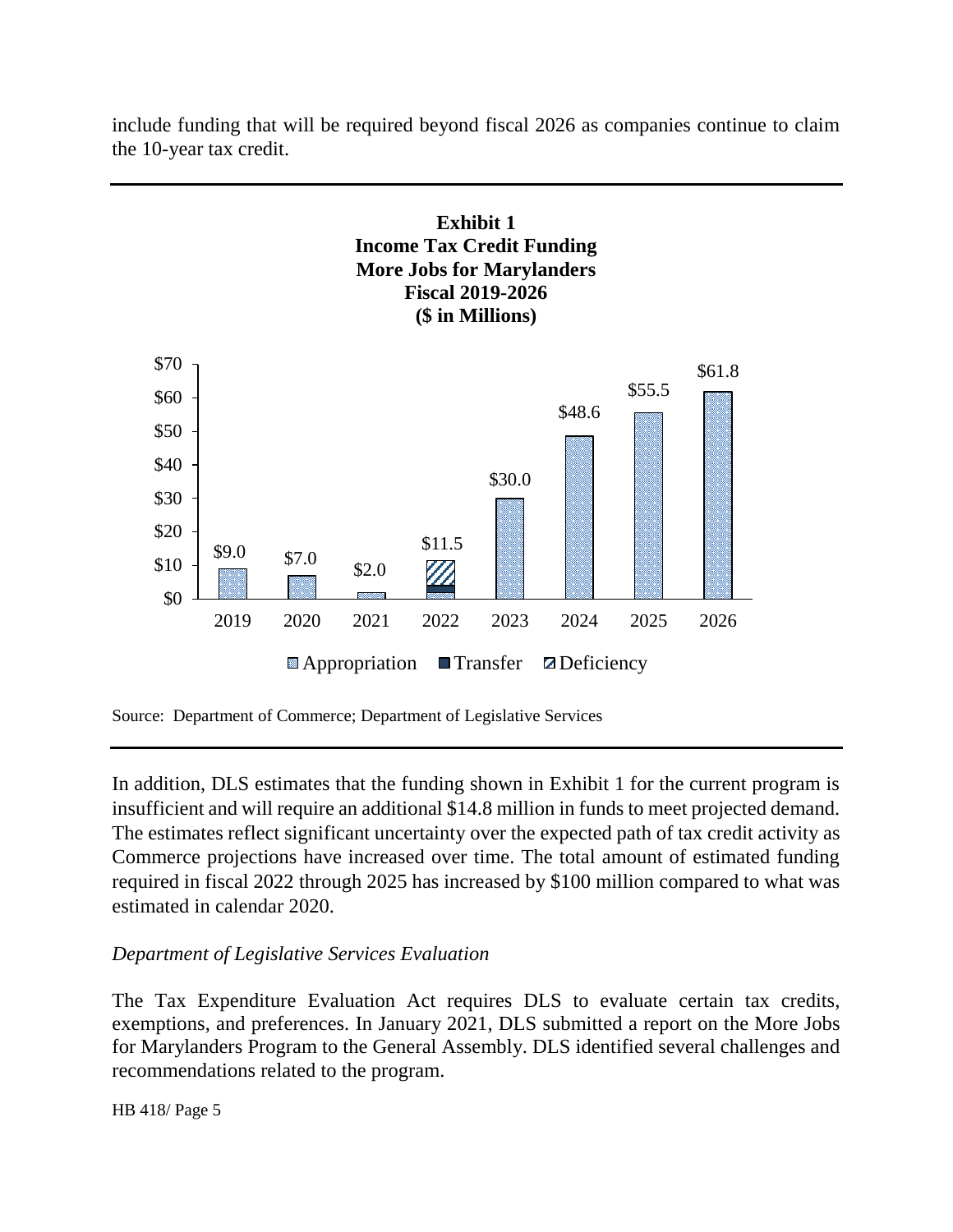The report determined that the fiscal cost of the program is projected to increase, but there is significant uncertainty over the timing and magnitude of the impact. Each approved business is entitled to a 10-year tax benefit, creating unfunded liabilities that will require future year appropriations. These mandated appropriations limit the ability of the General Assembly to adjust the fiscal impact of the program. In addition, DLS determined that extending the program will add additional years of participants, thereby significantly increasing future mandated funding.

In order to address the long-term funding mandated by the program in future years, DLS recommended that the General Assembly consider statutory changes to (1) reduce the fiscal cost of the program and (2) clarify the annual authorization limits on the tax credits Commerce may award. In addition, DLS further recommended that the General Assembly consider allowing the program to terminate.

Additional findings and recommendations included (1) requiring Commerce and the Maryland Department of Labor to submit a report on consolidating specified State tax credits given the overlap in similar objectives and incentives across the programs; (2) reducing the complexity of the program by simplifying eligibility standards; and (3) targeting the program to smaller-sized businesses, which are underrepresented in the program.

A copy of the draft report can be found on the DLS website.

**State Fiscal Effect:** The bill extends the More Jobs for Marylanders Program for five additional years. Commerce may certify businesses as eligible for the program through June 1, 2027. As a result, general fund expenditures may increase by \$4.7 million in fiscal 2025, \$13.7 million in fiscal 2026, and \$23.8 million in fiscal 2027. State revenues may decrease beginning in fiscal 2025 due to additional program benefits. **Appendix 1** details the fiscal impact of the bill in fiscal 2023 through 2027.

### *Income Tax Credit Appropriations*

General fund expenditures from the income tax credit reserve fund may increase by \$4.5 million in fiscal 2025, \$13.5 million in fiscal 2026, and \$23.6 million in fiscal 2027. These expenditure amounts are expected to increase significantly through fiscal 2035 before gradually decreasing thereafter. The proposed extension may require a total general fund expenditure increase of \$807.8 million in fiscal 2025 through 2040.

This estimate is based on the following facts and assumptions:

 Commerce awards the maximum allowable initial income tax credit certificates (\$9.0 million) in each fiscal year;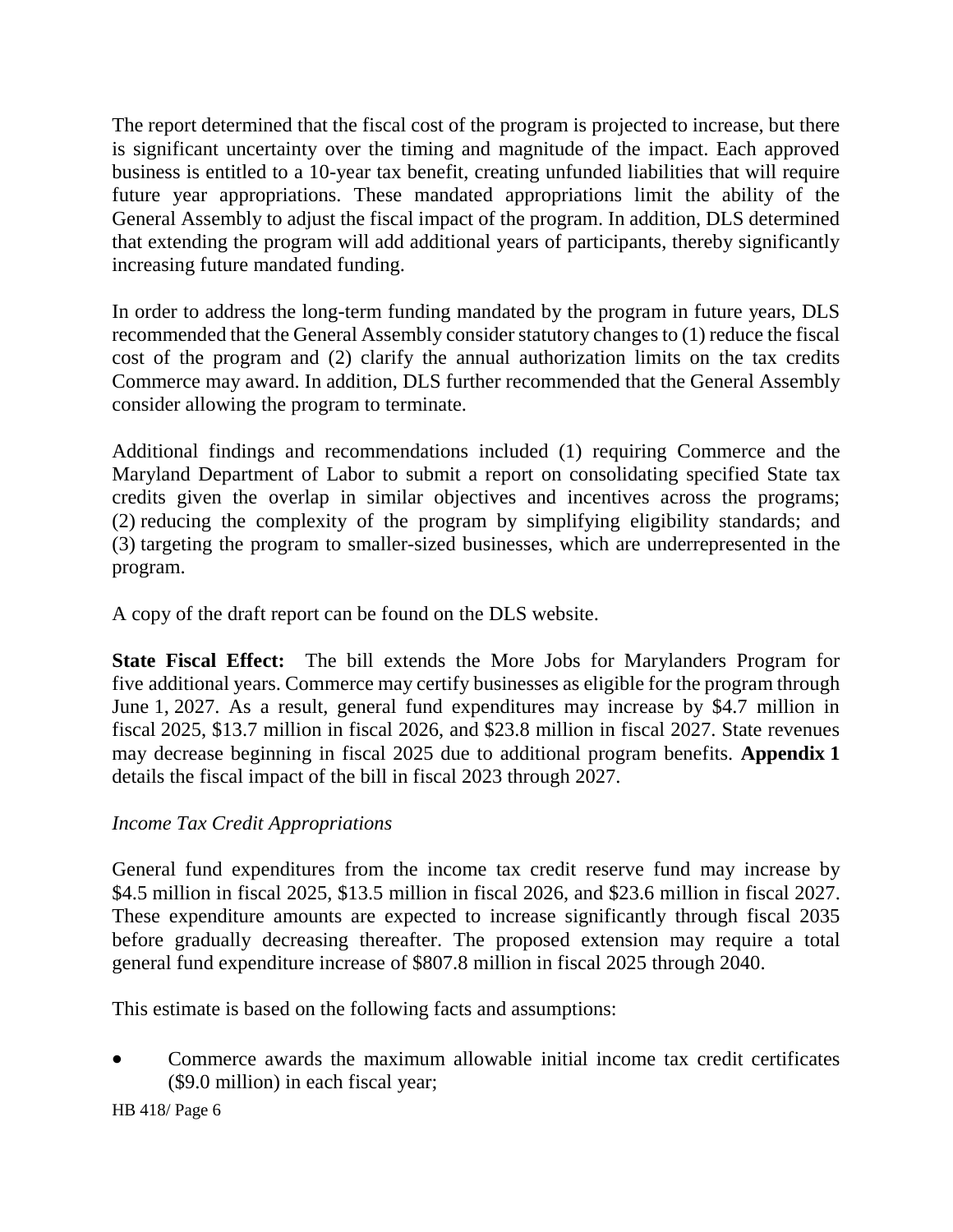- on average, a business claims a first-year tax credit 2.5 years after applying to the program;
- in benefit years 2 through 10, tax credit claims increase by about 8% annually; and
- funds are not reallocated from the sales and use tax refund reserve fund.

DLS advises that there is limited data available to project the cost of the program, so actual appropriation amounts may be significantly different than estimated. In addition, general fund expenditures may begin increasing in fiscal 2024 to the extent businesses complete projects faster than anticipated.

### *Sales and Use Tax Refund Appropriations*

The extension of the program will also extend the requirement that the Governor appropriate funds to the sales and use tax refund reserve fund. Assuming participation in the program, general fund expenditures may increase by \$0.2 million annually beginning in fiscal 2025. General fund expenditures may be less or more depending on the actual amount of tax credit activity.

#### *Other Provisions*

General fund revenues may decrease beginning in fiscal 2025 due to additional qualified businesses claiming a corporate filing fee exemption. Special fund revenues may decrease beginning in fiscal 2026 due to the State property tax credit for eligible real property. Any impact is not expected to be significant in the near term.

The provisions of the bill that alter certain application and administrative procedures are not expected to materially affect State finances.

**Small Business Effect:** The Administration has determined that the bill has a meaningful impact on small businesses. DLS notes that the primary beneficiaries of the program are large, established corporations. In the tax credit evaluation of the program, DLS estimated that small businesses (independent businesses with 25 or fewer employees) had two qualifying projects and received about 1% of all tax credits.

# **Additional Information**

#### **Prior Introductions:** None.

**Designated Cross File:** SB 391 (The President, *et al.*) (By Request - Administration) - Budget and Taxation.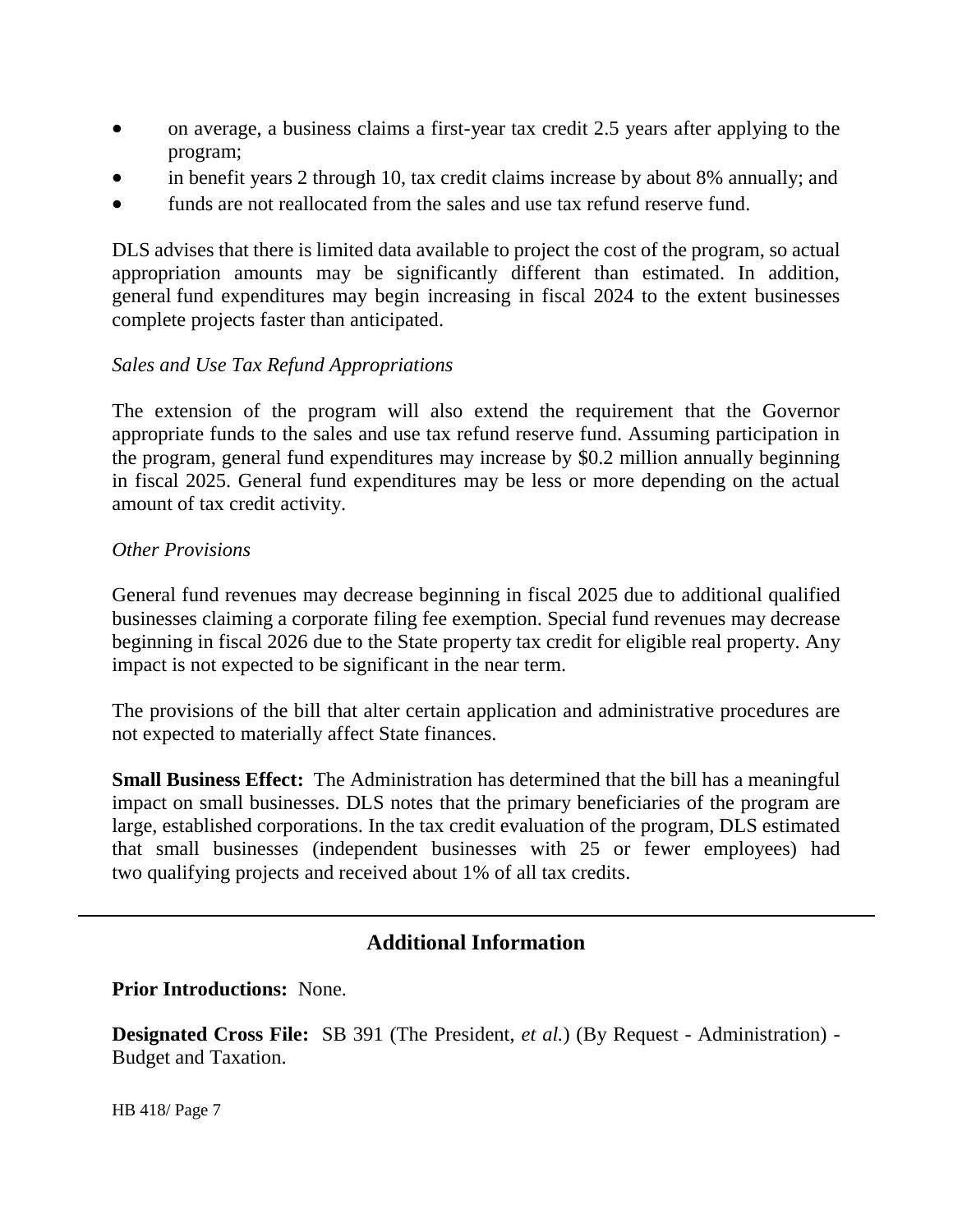**Information Source(s):** Department of Commerce; Pitchbook; Department of Legislative Services

**Fiscal Note History:** First Reader - March 18, 2022 rh/jrb

Analysis by: Robert J. Rehrmann Direct Inquiries to:

(410) 946-5510 (301) 970-5510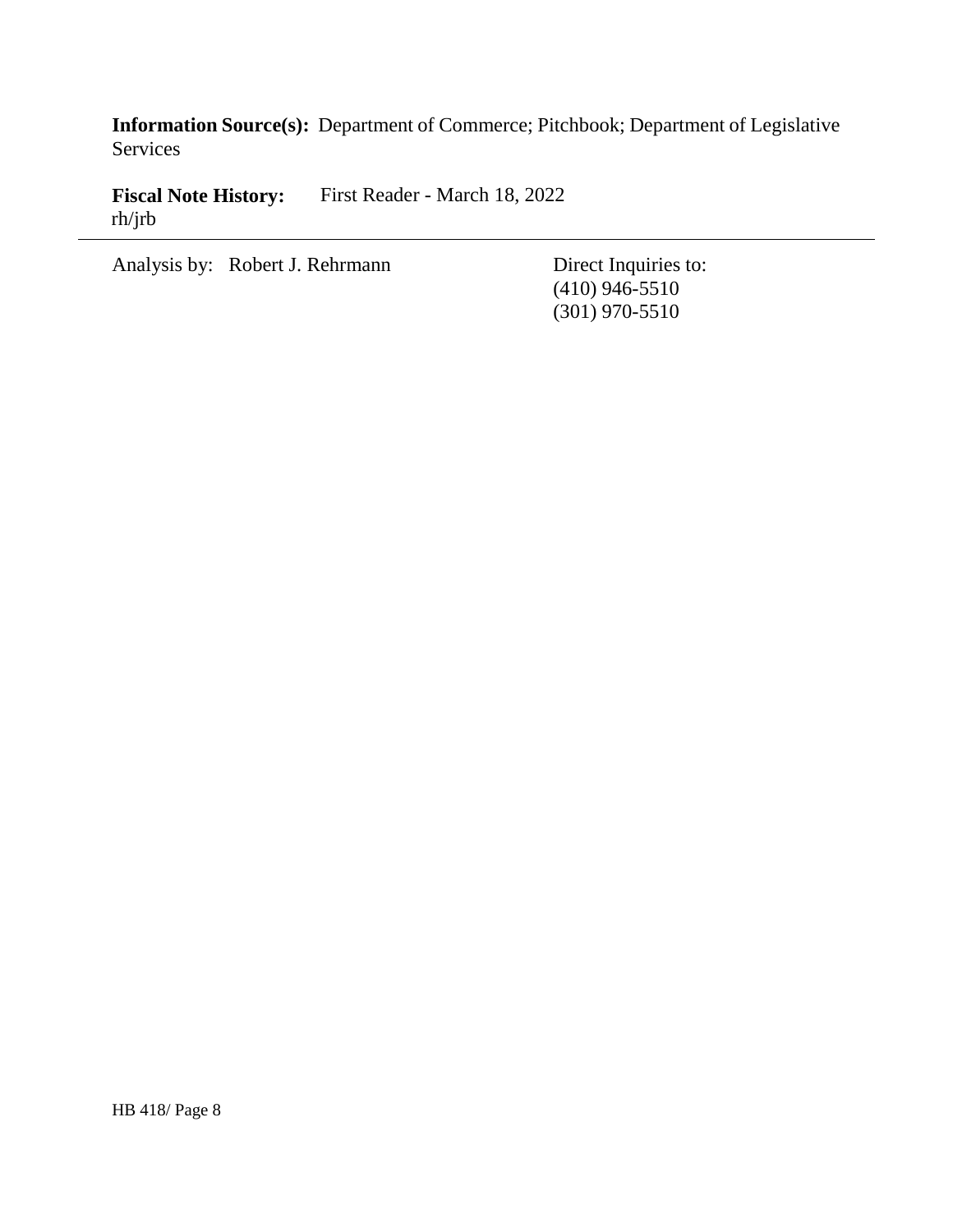# **Appendix 1 – Fiscal Impact of Legislation Fiscal 2023-2027**

|                                                 | FY 2023 | FY 2024 | FY 2025                | <b>FY 2026</b>            | FY 2027                   |
|-------------------------------------------------|---------|---------|------------------------|---------------------------|---------------------------|
| <b>Expenditures</b>                             |         |         |                        |                           |                           |
| <b>General Fund</b>                             |         |         |                        |                           |                           |
| Income Tax Credit Reserve Fund                  | \$0.0   | \$0.0   | \$4.5                  | \$13.5                    | \$23.6                    |
| Sales and Use Tax Refund<br><b>Reserve Fund</b> | 0.0     | 0.0     | 0.2                    | 0.2                       | 0.2                       |
| <b>Total Expenditures</b>                       | \$0.0   | \$0.0   | \$4.7                  | \$13.7                    | \$23.8                    |
| <b>Revenues</b>                                 |         |         |                        |                           |                           |
| <b>General Fund</b>                             |         |         |                        |                           |                           |
| Corporate Filing Fee Waiver                     | \$0.0   | \$0.0   | $\left( -\right)$      | $\left( -\right)$         | $(\text{-})$              |
| <b>Special Fund</b>                             |         |         |                        |                           |                           |
| <b>State Property Tax Credit</b>                | 0.0     | 0.0     | 0.0                    | $\left( -\right)$         | $(-)$                     |
| <b>Total Revenues</b>                           | \$0.0   | \$0.0   | $\left( \cdot \right)$ | $\left( \text{-} \right)$ | $\left( \text{-} \right)$ |
| <b>Net Effect</b>                               | \$0.0   | \$0.0   | $(\$4.7)$              | (\$13.7)                  | $(\$23.8)$                |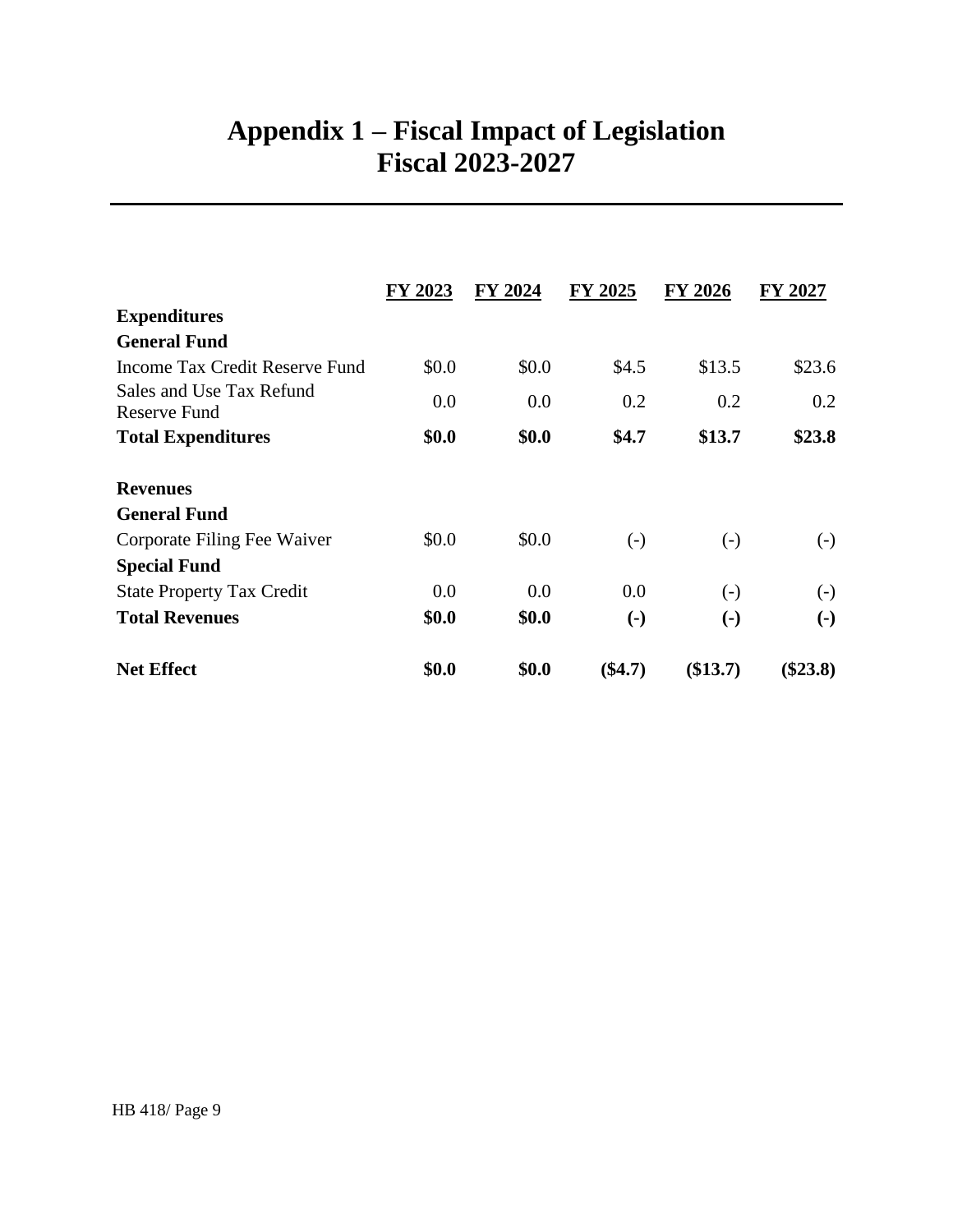# **ANALYSIS OF ECONOMIC IMPACT ON SMALL BUSINESSES**

### TITLE OF BILL: **Economic Development - More Jobs for Marylanders Program – Extension and Alterations**

- BILL NUMBER: HB 418
- PREPARED BY: Jake Whitaker

#### PART A. ECONOMIC IMPACT RATING

This agency estimates that the proposed bill:

WILL HAVE MINIMAL OR NO ECONOMIC IMPACT ON MARYLAND SMALL **BUSINESS** 

**OR**

X WILL HAVE MEANINGFUL ECONOMIC IMPACT ON MARYLAND SMALL **BUSINESSES** 

#### PART B. ECONOMIC IMPACT ANALYSIS

The proposed legislation consists of two parts:

- A sunset extension of More Jobs for Marylanders (MJM) through 2027 and
- An alteration of the way funds are transferred from the MJM Reserve Fund to the General Fund.

Both parts of the legislation would have meaningful benefits for Maryland small businesses. The extension would allow more Maryland small businesses to access the program and hire employees. Because of their size, small businesses often have less margin for error with hiring. If revenues slow or if a new worker is not as productive as hoped, the impact is larger in a firm with relatively few workers and less capital reserves. By effectively subsidizing the cost of new hires, MJM provides small businesses with flexibility in hiring and helps incentivize hires that otherwise would not have occurred.

HB 418/ Page 10